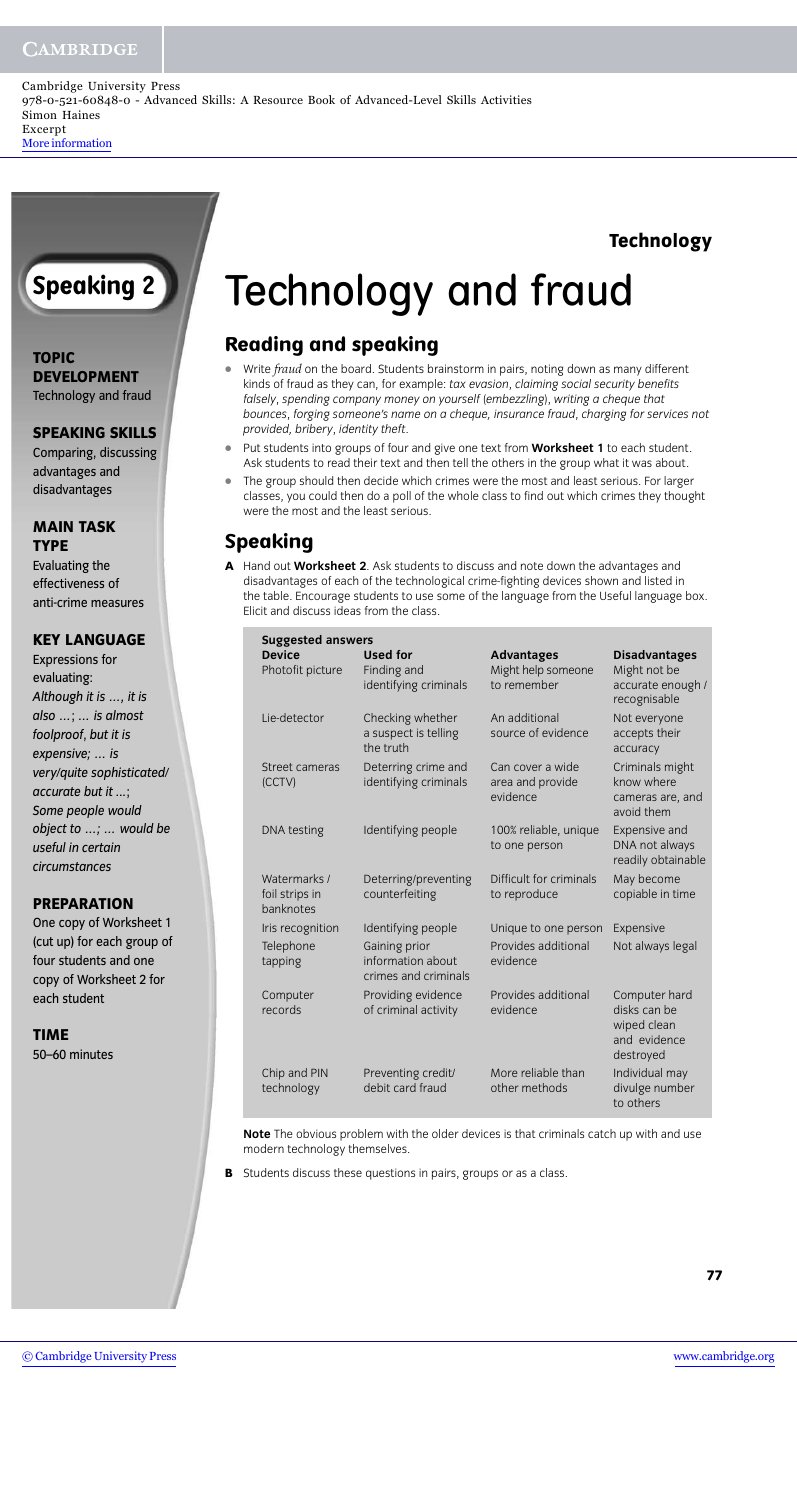**A**

Technology and fraud **Speaking 2 Worksheet 1**

## **A few clicks of the mouse, and you become a doctor**

It's your dream job but you don't have the qualifications. So, instead of studying for the results you need, you find an Internet website that promises you a certificate with your requirements for just £165. You send your payment and in a few days you receive an authentic-looking fake certificate – an exact copy of one issued by a real university.

The owner of this lucrative business has been investigated by the police several times, but he has never been charged.

#### **B** ✂

Dear Mr Chadwick,

As part of our fraud detection measures, we are trying to identify transactions which may have been undertaken without your consent.

Please check the items below. If they are genuine, no further action is required. If you do not recognise one or more transactions, please call us.

| 09/06 | £27.80     | China Village Restaurant $OK$           |
|-------|------------|-----------------------------------------|
| 10/06 | £31.37     | BP Garage $OK$                          |
| 11/06 | £10,000.00 | Harrods Not me!! Never been to Harrods. |

**C** ✂

# **Online fraud cases trip**

The number of fraud cases involving Internet auction sites nearly tripled in the United States from 2001 to 2002 as an increasing number of people use the sites to buy everything from pets to automobiles. Consumers were defrauded out of \$54 million last year.

A typical case involves a cashier's check, thought by many people to be the same as cash. Jessica Roth advertised a flute on an Internet site for \$825. Someone emailed to say he was interested in buying it. He promised to send her a cashier's check for \$5,000 and asked her to wire him the change. When the check arrived, Jessica posted the flute to the buyer and sent him the change of \$4,175. The next week her bank told her the cashier's check was a fake.

# **Identity theft: a new crime**

Identity theft and identity fraud refer to crimes in which someone wrongfully obtains and uses another person's personal data in some way that involves fraud or deception. In one notorious case, the criminal not only incurred more than \$100,000 of credit card debt, obtained a home loan, and bought homes in the victim's name, but called his victim to taunt him – saying that he would continue to pose as the victim for as long as he wanted. He eventually filed for bankruptcy, also in the victim's name. While the victim and his wife spent four years and \$15,000 of their own money to restore their credit and reputation, the criminal served a brief prison sentence.

**78**

**D**

✂

From *Advanced Skills* by Simon Haines © Cambridge University Press 2006 **PHOTOCOPIABLE**